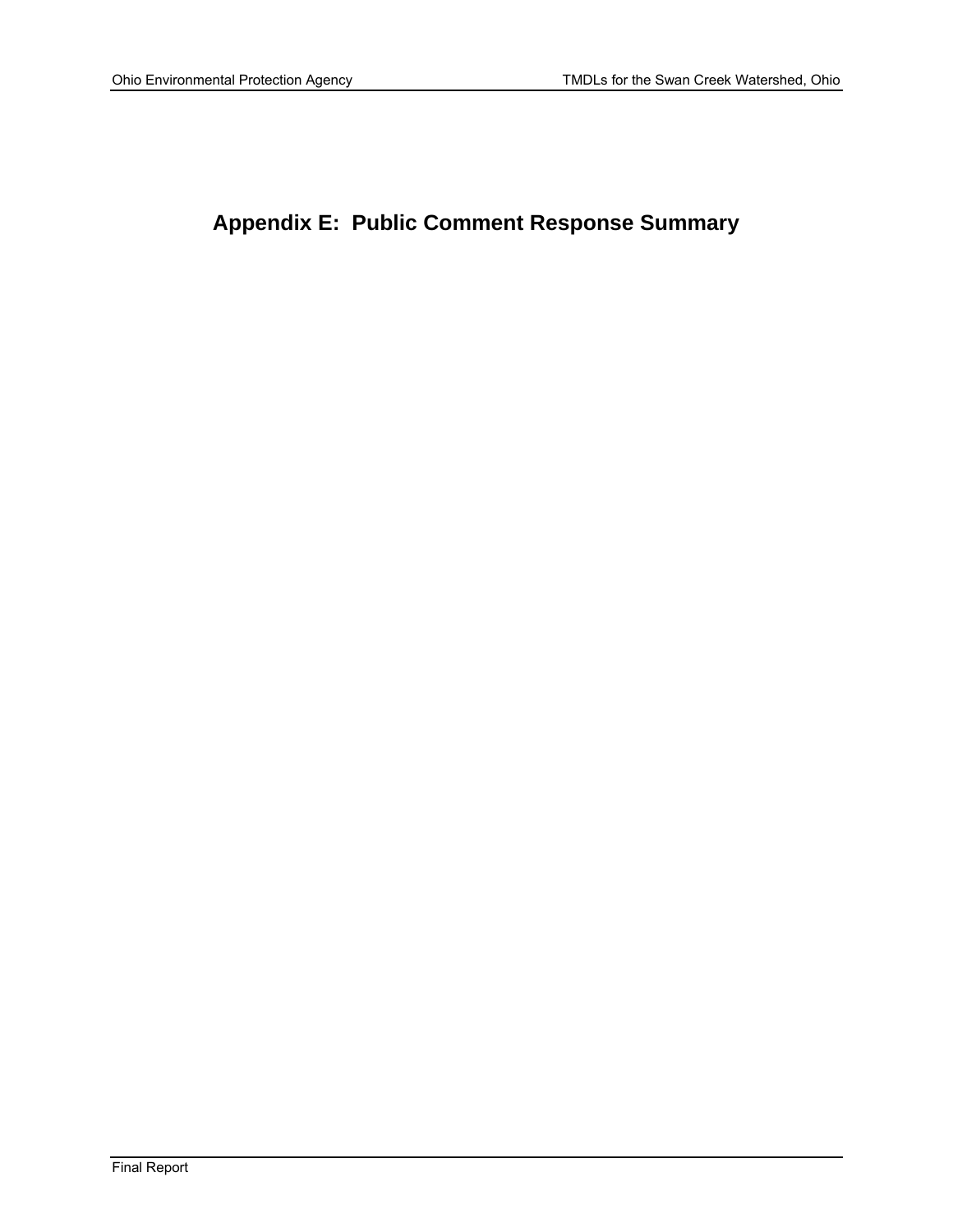The draft Swan Creek Watershed Total Maximum Daily Load report was available for public comment from June 25 through July 27, 2009. This appendix contains the comments received and responses to those comments.

Five sets of comments were received on the draft report. The initials in parentheses following each comment denote the specific commenter, as listed in the following table:

| <b>Initials</b> | <b>Date Received</b> | <b>Name</b>        | Organization                                      |
|-----------------|----------------------|--------------------|---------------------------------------------------|
|                 | June 24, 2009        |                    | City of Toledo, Division of Streets, Bridges and  |
| <b>DR</b>       | (via email)          | Dale A. Rupert     | Harbor                                            |
|                 | June 25, 2009        |                    | Toledo Metropolitan Area Council of Governments   |
| KE              | (via email)          | Kurt Erichsen      | (TMACOG)                                          |
|                 | July 24, 2009        |                    |                                                   |
| JG              | (via email)          | Jeff Grabarkiewicz | Lucas Soil and Water Conservation District (SWCD) |
|                 | July 27, 2009        |                    |                                                   |
| <b>KS</b>       | (via email)          | Kathryn Swartz     | <b>American Rivers</b>                            |
| ΜG              | July 27, 2009        | Marc Gerdeman      | City of Toledo, Department of Public Utilities    |

The City of Toledo and Lucas SWCD submitted a number of similar comments on the TMDL. In order to avoid repetition of responses, the comments are grouped into five general areas: TMDL Development and Results, Storm Water Issues, Public Involvement, Regional Planning/Local Zoning and General Remarks. Comments from other groups or individuals are likewise separated by topic.

Please note that location references to the draft report may not correspond to the same page numbers in the final report.

# **TMDL Development and Results**

## **Comment (JG):**

*Section 5.1.3. The District recommends revising this section by including pertinent information about the role of channel morphology, sediment, and hydrology in the Swan Creek TMDL process. Because no quantitative channel morphology data (e.g. cross sections, pebble counts, etc.) were collected during this study, shortening this section might be appropriate.* 

#### **Response**

Section 5.1.3 is part of the linkage analysis that ties observed impairments to sources of those impairments. The section should be considered with all of Section 5.1. No changes to the final report have been made.

#### **Comment (JG):**

*The District would also like to comment on the statement (Section 5.1.3) taken from the "Plan of Action" that "The middle reach is the area that lies between river miles and 19 and 6. Here the creek is actively eroding its channel. The banks are high (35 to 45 feet or more) and unstable and are intermixed with detached floodplains….". This statement is not entirely accurate.* 

*Grabarkiewicz (2008) found that stream stations from RM 19 – 15.3 maintained stable streambed substrates, low banks, and supported a diverse freshwater mussel community found nowhere else in the watershed. These two statements seem antithetical. The Plan of Action statement is likely true from approximately RM 11 - 6. We recommend modifying the statement taken from the "Plan of Action" (which would require removing quotations) or removing the passage altogether.* 

 $E - 1$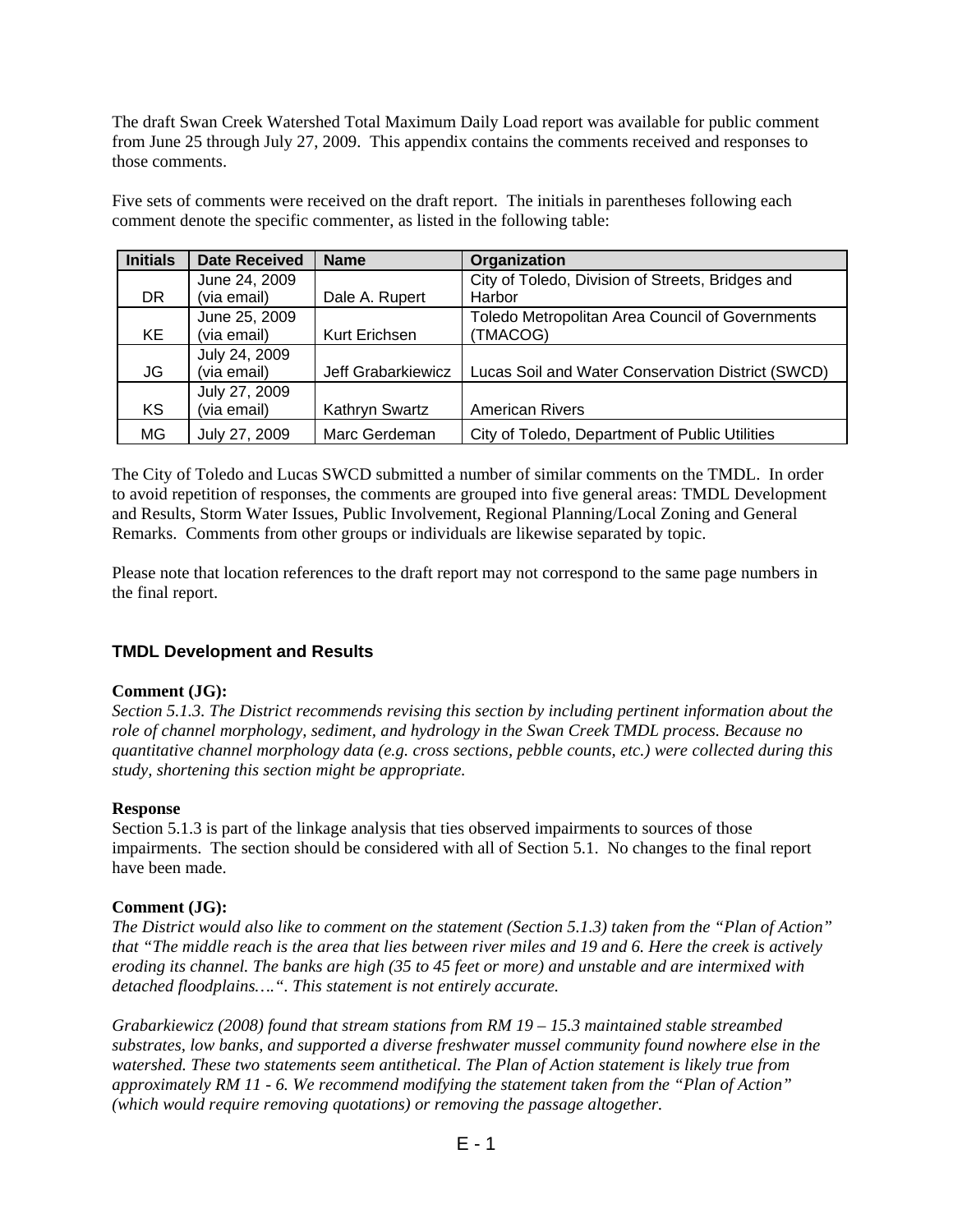## **Response**

The final TMDL has been revised to add the following statement in Section 5.1.3: "Newer research (Grabarkiewicz and Crail, 2008) found that the stream channel between RM 19 and 15.3 maintained stable streambed substrates, low banks, and supported a diverse freshwater mussel community found nowhere else in the watershed."

Since the Plan of Action is not an Ohio EPA document, we suggest the commenter work with TMACOG to update the Plan of Action document with this new information.

## **Comment (JG):**

*Section 8.3.5. A freshwater mussel survey was performed from 2006-2008 by Ecological Survey and Design, LLC (J. Grabarkiewicz) and the University of Toledo. The study revealed a diverse community of freshwater mussels from RM 19 – 15.3, including a state endangered species and several species of concern in Ohio. The report is relevant to the TMDL and may contain useful information on the physical condition of the creek channel.*

## **Response**

This text was added to Section 8.3.5: "Other independent monitoring has also occurred in the Swan Creek watershed. A freshwater mussel survey was performed from 2006-2008 by Ecological Survey and Design, LLC (J. Grabarkiewicz) and the University of Toledo. The study revealed a diverse community of freshwater mussels from RM 19 – 15.3, including a state endangered species and several species of concern in Ohio."

## **Comment (JG):**

*The District would like to see more recommendations on the rehabilitation of ditch channels in the watershed. With miles and miles of artificial drainage within Lucas County, alternative channel designs such as overwide and two-stage techniques are among the best BMPs per square unit area available to NW Ohio watershed managers. This information should be referenced to scientific literature when possible.* 

## **Response**

Thank you for the comment. Two-stage and overwide ditches are recommended as options to improve water quality in all seven sub-watersheds listed in Tables 8-4 and 8-5. The following sentence has also been added to the end of Section 8.2.3: "These latter practices might be particularly applicable in areas of active ditch maintenance."

## **Comment (KS):**

*The current report identified five golf courses within the Swan Creek watershed. On the maps provided throughout the report, South Toledo Golf Course would not be located in the Swan Creek watershed. There may have been an error in referencing South Toledo Golf Course for Heatherdowns Golf Course, which is located just north of Heatherdowns across the street from South Toledo Golf Course*.

## **Response**

Thank you for the clarification. The correction has been made.

## **Comment (MG):**

*The City of Toledo noted that waste load allocations have been assigned to the Toledo/Lucas County MS4 for TSS and total aluminum although the water quality data is currently within TMDL and do not require reduction.*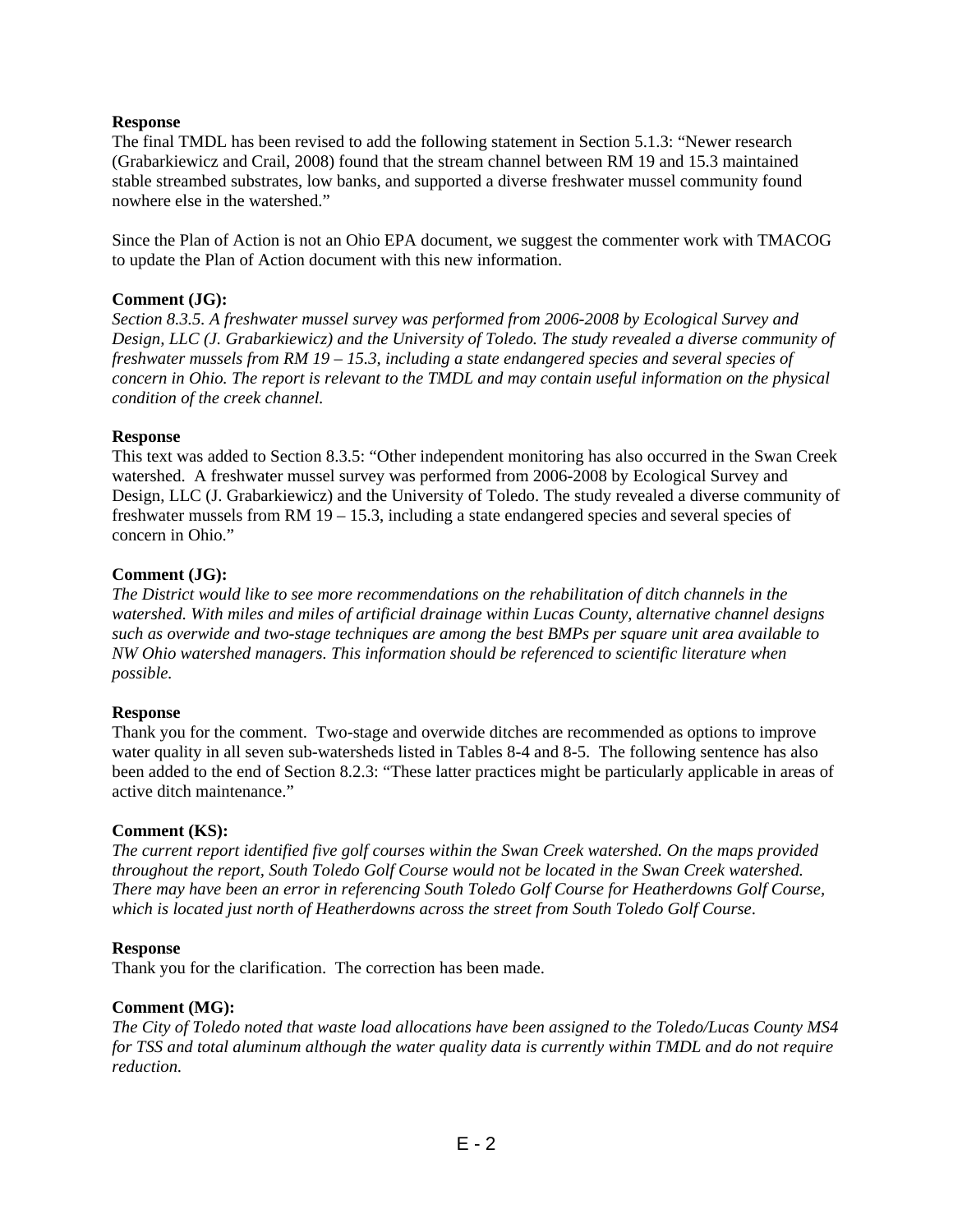#### **Response**

The observation is noted. Every source of load is allocated an amount because no allocation means that the wasteload allocation is zero, i.e., no discharge of that pollutant. Therefore, a wasteload allocation is necessary if an entity intends to discharge a pollutant, regardless of whether reductions are necessary.

#### **Comment (MG):**

*The City of Toledo noted minimal discussion on activities and recommendation in the Upper Swan Creek, specifically Ai Creek.* 

#### **Response**

Ai Creek was discussed in some detail in Sections 8.1.2 and 8.2.1. In addition, multiple recommendations specific to the subwatershed are made in Table 8.3. Further details about current conditions in the subwatershed are available in the *Biological and Water Quality Study of Swan Creek and Selected Tributaries 2006* (Ohio EPA, 2009).

#### **Comment (MG):**

*Also the draft TMDL speaks in great detail about the Combined Sewer Overflows (CSOs) as a major contributor to Swan Creek's water quality in Toledo. The City of Toledo would like to integrate the \$450 million Toledo Waterways Initiative project into the report. We feel that the Swan Creek TMDL report should reflect the water quality parameters affected from infrastructure improvements. One example is our downspout disconnection program. The City of Toledo is working diligently to correct this matter and the report should reflect such actions*.

#### **Response**

Thank you for the comment. The following text has been added to Section 8.3.5:

The Toledo Waterways Initiative is the City of Toledo's 15-year program designed to improve its aging sewer system. The initiative was formed as a result of the settlement of an 11-year-old lawsuit between the City of Toledo and the U.S. and Ohio EPAs that requires the City to update its sewer and wastewater treatment facilities to stop the release of raw sewage into Swan Creek and the Ottawa and Maumee Rivers. The series of improvements to upgrade the City's sewer system is expected to cost more than \$450 million. Funding for the program will come from an incremental increase of sanitary sewer rates over the next 15 years. In an effort to minimize the impact on ratepayers, the City is also pursuing federal and state funding and grants.

## **Storm Water Issues**

#### **Comment (JG):**

*Section 4.1.3. The Lucas County Engineer (LCE) may have maps that delineate the Phase II MS4 areas (as of 2003) and storm sewer outfalls. The District is in possession of a GIS storm sewer layer for the unincorporated areas of Lucas County. The District recommends contacting the Lucas County Engineer's office (Bob Neubert) for this information.* 

#### **Response:**

Thank you for the offer of assistance. Ohio EPA will keep this source of information in mind for future work.

## **Comment (JG):**

Section 8.3.1. *The Lucas Soil and Water Conservation District works with engineers and the development community throughout the unincorporated areas of Lucas County. We initiated and rigorously designed one of the first bioretention cells that was intended to treat the CGP's water quality volume. This project*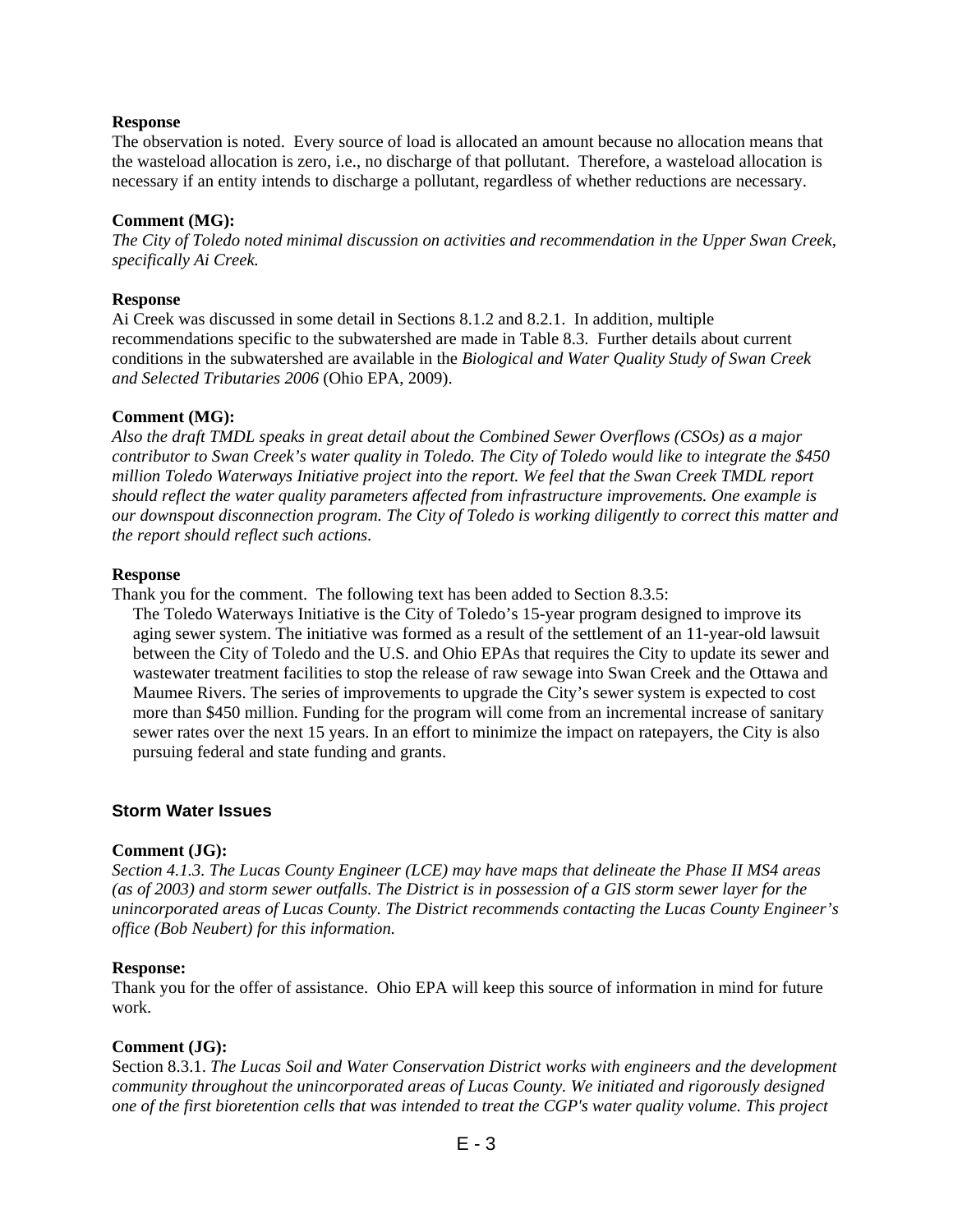*was developed in partnership with Bill Decker Sr. during the summer of 2006 (location: Deer Valley, Monclova Township, Swan Ck. watershed). In addition, we have worked with developers and the Planning Commission to preserve riparian areas on Swan Creek in the planning phase of new subdivisions.* 

*As a side note to the comments above, the District reviews plans for erosion and sediment as well as postconstruction water quality on an as requested or as needed basis. We also review all preliminary plans sent through the County.* 

## **Response**

Thank you for the comment. This information has been incorporated into Section 8.3.1.

## **Comment (MG):**

*Cultivated farmland is the greatest source of sediment entering our waterways in northwest Ohio. The City of Toledo's storm water program inspects and enforces construction sites over one (DR) acre. We feel that the draft TMDL focuses too much on urban runoff not rural areas. The majority of sediment that enters Swan Creek comes from upstream of Toledo.* 

## **Response**

Tables 8-4 and 8-5 include substantial improvement recommendations involving agricultural BMPs. Land use practices contributing to sedimentation are discussed in some detail in Section 5.1; this includes agriculture as well as urbanization. Nonetheless, the longitudinal profiles (as described in chapters 4 and 5) do indicate an increasing sediment load moving downstream in Swan Creek as land uses shift from rural to urban. The final report has not been altered.

## **Comment (MG):**

*The City of Toledo would like to include the Reynolds Rd Enhancement Project. This project is currently underway starting at Reynolds Rd from the Ohio Turnpike to Glendale Ave. the project highlights best management practices mentioned in the TMDL report including the removal of roadway pavement and selective driveways, to installation of permeable pavement, bioswales, rain gardens, and under drainage systems and landscaping. The project goal is to reduce the amount of road runoff into nearby Swan Creek and allow the water to filter back into the ground, potentially removing pollutants.* 

# **Response**

Thank you for the suggestion. This information has been added to Section 8.3.4.

## **Comment (MG):**

*In addition, the City of Toledo would like to include our Illicit Discharge, Detection and Elimination (IDDE) Program focusing on the Swan Creek watershed. The program is aimed at locating and fixing discharges that are not entirely composed of storm water. As part of the Phase I MS4 Permit, the City of Toledo has conducted 53 IDDE inspections near Swan Creek, finding one violation.*

## **Response**

Thank you for the comment. This information has been added to Section 8.3.5.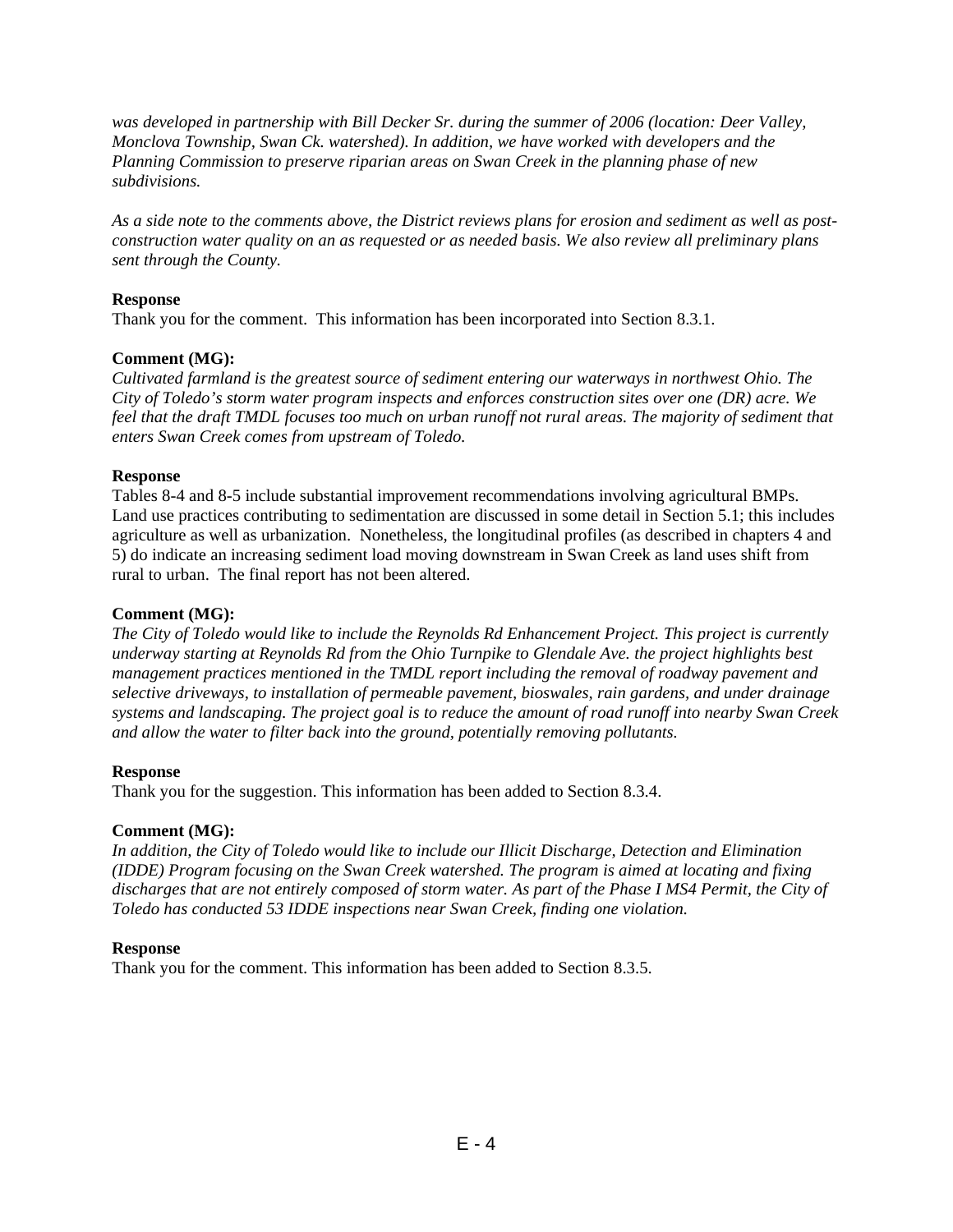## **Public Involvement**

## **Comment (KE):**

*TMACOG would appreciate recognition as a partner in this watershed. There's no mention of us under BGP or our assistance with public involvement on the TMDL program or our role with the Watershed Restoration Plan.* 

## **Response:**

Ohio EPA acknowledged TMACOG's role in the Balanced Growth Initiative in Section 8.3.4. Acknowledgment was added at the beginning of the report for the Maumee River Coordinator employed by TMACOG.

## **Comment (JG):**

*There is no mention of the Toledo-Lucas County Rain Garden Initiative in the entire document. The Rain Garden Initiative has worked with local landowners, private entities, and public organizations to install rain gardens or bioretention cells throughout Lucas County for the past three years. Examples found in the Swan Creek watershed include rain gardens and bioretention cells found at Springfield Twp. Hall, the Deer Valley subdivision, Blue Creek Conservation Area, Oak Openings Metropark, Swan Creek Metropark, and numerous home sites.* 

## **Response**

Thank you for the comment. This information has been added to Section 8.3.3.

## **Comment (JG):**

*The Lucas Soil and Water District holds several conservation easements in the Swan Creek watershed. The District is also willing to hold small(er) acreage streamside easements that typically don't interest other land protection organizations.*

# **Response**

Thank you for the comment. This information has been added in Section 8.3.2.

# **Comment (JG):**

*Section 8.3.3. In addition to the SWEET program which focuses on groundwater, the District employs an educational specialist who visits area schools and teaches about stormwater runoff using an EnviroScape model. This is one of her primary job responsibilities. Contact Jamie Kochensparger at (419)-893-1966 for more information.* 

## **Response**

Thank you for the comments. The information has been added to Section 8.3.3.

# **Comment (KS):**

*We recommend that the report either limit the public involvement section to Swan Creek TMDL specific meetings and eliminate references to projects not specific to TMDL public involvement or broaden this section to include references to all projects ongoing in the Swan Creek watershed. These would include projects from American Rivers, Toledo-Lucas County Rain Garden Initiative, Lake Erie Commission, Soil and Water Conservation Districts, USDANRCS, and TMACOG. Please recognize that other groups have been working hard to improve the Swan Creek besides the few you have listed.* 

## **Response**

Thank you for the comment. The above groups have been listed in Chapter 7.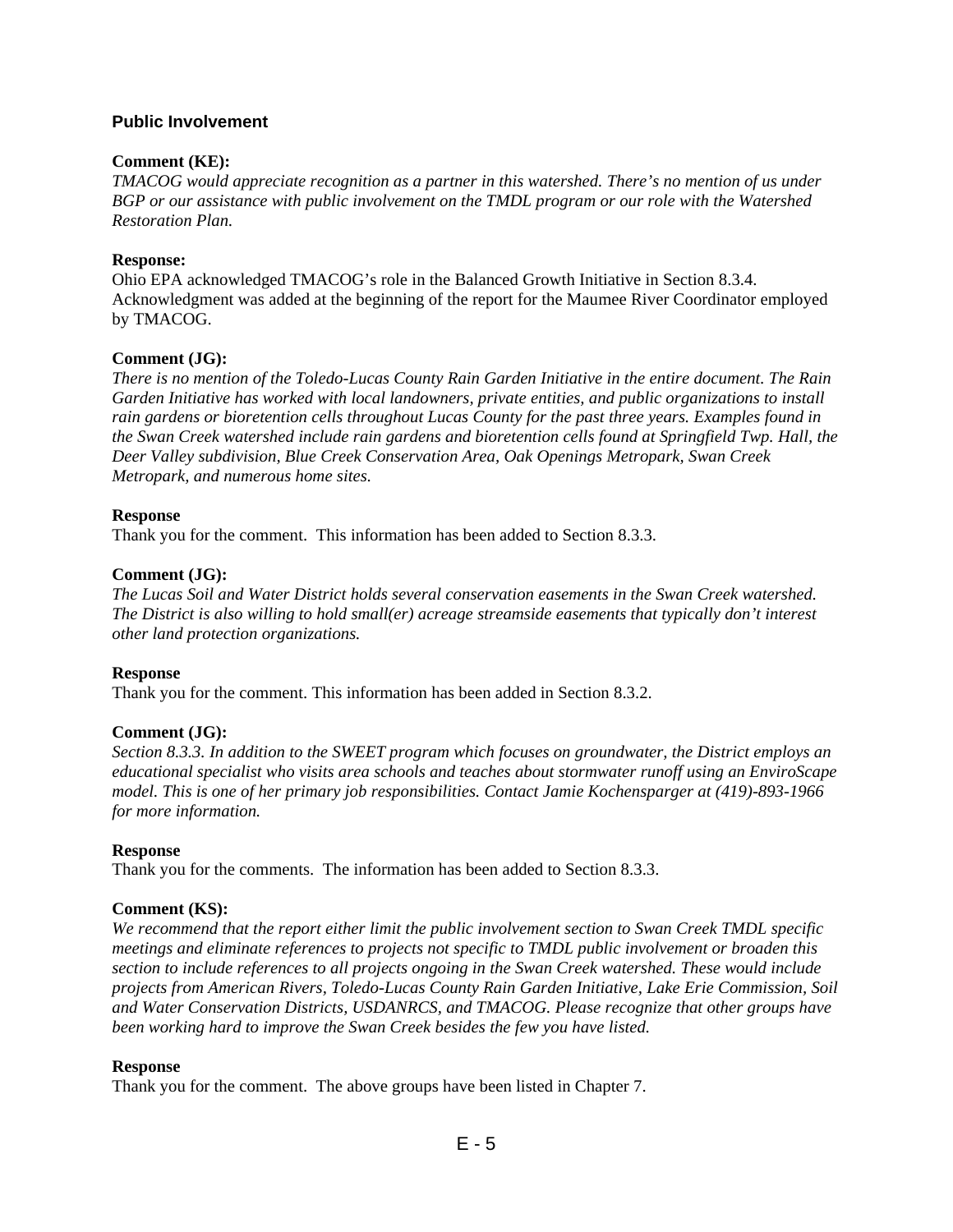## **Comment (MG):**

*The City of Toledo has partnered with the Highland Park Association to incorporate and promote watershed topics in the Highland Park neighborhood. The Rain Garden Initiative has supported several public and several private rain gardens in the Swan Creek watershed. The Rain Garden Initiative produces material, attends public events, maintains a website (www.raingardeninitiative.org ) sustains an active social networking site, and provides education at workshops to encourage green infrastructure.* 

#### **Response**

Thank you for the comment. The report has been amended accordingly in Section 8.3.3.

# **Regional Planning / Local Zoning**

#### **Comment (KS):**

*In addition to* Toledo's 20/20 Future Land Use Plan Update*, American Rivers has been working with the City of Toledo, Lucas County and area township representatives to revisit their local codes, ordinances, and subdivision regulations to allow and incentivize for green infrastructure techniques such as rain gardens and green roofs*.

#### **Response**

Thank you for the comment. The report has been amended accordingly in Section 8.3.1.

#### **Comment (MG):**

*The information reproduced from the City of Toledo website included in the TMDL report is not a total reflection of activities undertaken by the City of Toledo in this area. Working with American Rivers, changes have been made to commercial zoning codes to encourage green infrastructure.* 

#### **Response**

Thank you for the clarification. The report has been amended in Section 8.3.1.

## **General Remarks**

#### **Comment (DR):**

*Interesting report. The only change I would make before a public notice would be the label on the picture on page 1.* (reference to error in credit for document cover photo)

#### **Response**

The error has been corrected in the final report.

#### **Comment (MG):**

*The TMDL incorrectly references the City of Toledo website. The website www.ci.toledo.oh.us/ should be replaced with www.toledo.oh.gov*

#### **Response**

The error has been corrected in the final report, Section 8.3.1.

#### **Comment (MG):**

*The City of Toledo would like to see stakeholders included under this section [Education and Outreach]. Programs such as the Student Watershed Watch hosted by TMACOG, educational school programs conducted by Lucas Soil & Water Conservation District, and agencies such as Lucas Soil & Water,* 

 $E - 6$